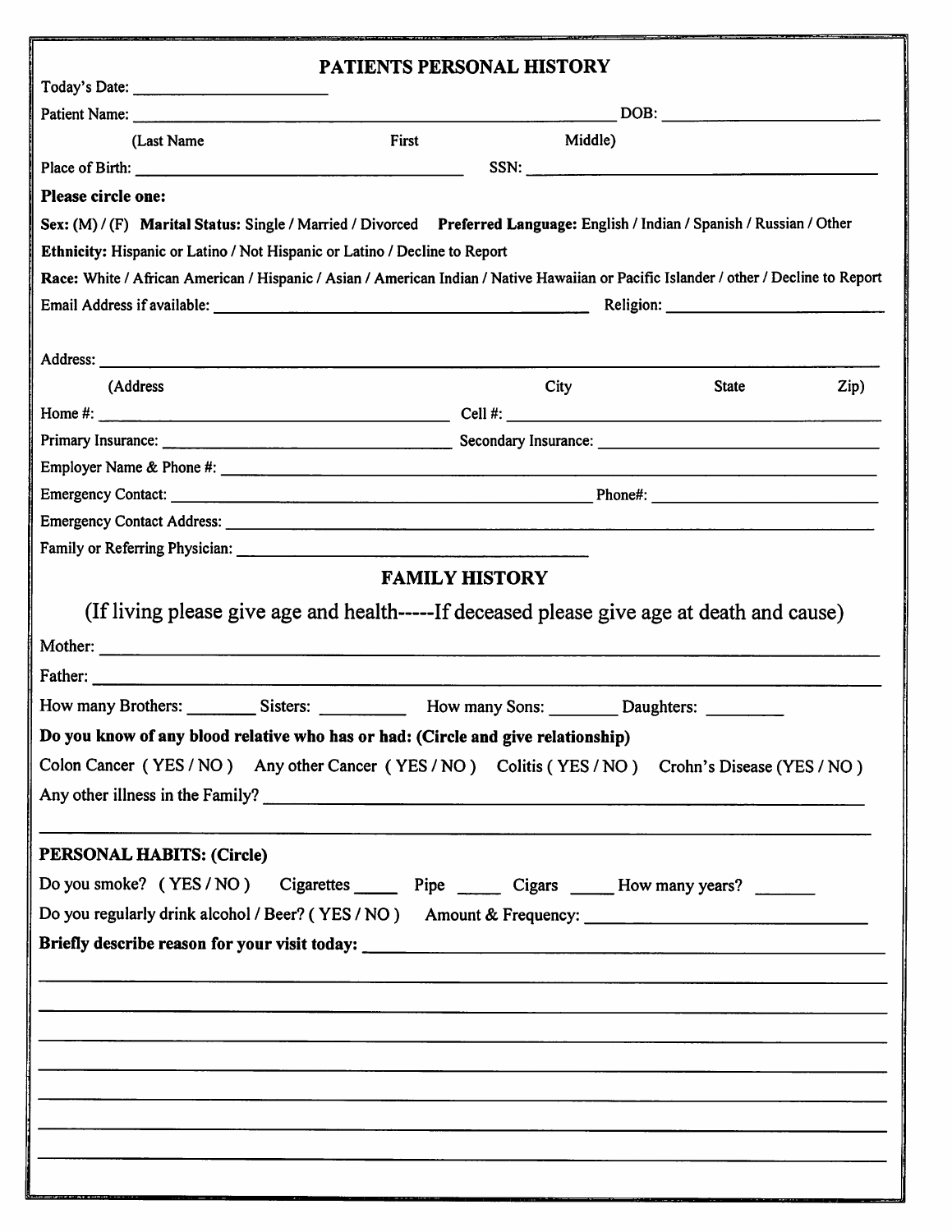|                                                                                                                                                                           |           | <b>PATIENTS PERSONAL HISTORY</b>    |            |                          |                                     |            |                |
|---------------------------------------------------------------------------------------------------------------------------------------------------------------------------|-----------|-------------------------------------|------------|--------------------------|-------------------------------------|------------|----------------|
|                                                                                                                                                                           |           |                                     |            |                          |                                     |            |                |
|                                                                                                                                                                           |           |                                     |            |                          |                                     |            |                |
|                                                                                                                                                                           |           |                                     |            |                          |                                     |            |                |
|                                                                                                                                                                           |           |                                     |            |                          |                                     |            |                |
|                                                                                                                                                                           |           |                                     |            |                          |                                     |            |                |
|                                                                                                                                                                           |           |                                     |            |                          |                                     |            |                |
| Name any drugs to which you are allergic to:                                                                                                                              |           |                                     |            |                          |                                     |            |                |
|                                                                                                                                                                           |           |                                     |            |                          |                                     |            |                |
|                                                                                                                                                                           |           |                                     |            |                          |                                     |            |                |
|                                                                                                                                                                           |           |                                     |            |                          |                                     |            |                |
| PLEASE LIST ALL MEDICATIONS YOU ARE PRESENTLY TAKING (Include all over-the-counter or non-prescription)                                                                   |           |                                     |            |                          |                                     |            |                |
|                                                                                                                                                                           |           |                                     |            |                          |                                     |            |                |
|                                                                                                                                                                           |           |                                     |            |                          |                                     |            |                |
|                                                                                                                                                                           |           |                                     |            |                          |                                     |            |                |
|                                                                                                                                                                           |           |                                     |            |                          |                                     |            |                |
|                                                                                                                                                                           |           |                                     |            |                          |                                     |            |                |
|                                                                                                                                                                           |           |                                     |            |                          |                                     |            |                |
|                                                                                                                                                                           |           |                                     |            |                          |                                     |            |                |
|                                                                                                                                                                           |           |                                     |            |                          |                                     |            |                |
| <b>Pharmacy Name:</b>                                                                                                                                                     |           |                                     |            | <b>Pharmacy Phone #:</b> |                                     |            |                |
|                                                                                                                                                                           |           |                                     |            |                          |                                     |            |                |
|                                                                                                                                                                           |           |                                     |            |                          |                                     |            |                |
|                                                                                                                                                                           |           | <b>REVIEW OF SYSTEMS</b>            |            |                          |                                     |            |                |
|                                                                                                                                                                           |           | <b>CVS:</b>                         |            |                          | <b>CNS:</b>                         |            |                |
| <b>YES</b>                                                                                                                                                                | <b>NO</b> | <b>Chest Pain</b>                   | <b>YES</b> | NO                       | Previous Stroke                     | <b>YES</b> | NO             |
| <b>YES</b>                                                                                                                                                                | NO        | <b>Heart Attack</b>                 | <b>YES</b> | NO                       | Weakness                            | <b>YES</b> | <b>NO</b>      |
|                                                                                                                                                                           |           | Palpitations                        | <b>YES</b> | <b>NO</b>                | Seizures                            | <b>YES</b> | <b>NO</b>      |
| <b>YES</b>                                                                                                                                                                | <b>NO</b> | Valve Replacement YES               |            | NO                       | <b>Fainting Attacks</b><br>Headache | <b>YES</b> | <b>NO</b>      |
| <b>YES</b>                                                                                                                                                                | <b>NO</b> |                                     |            |                          |                                     | <b>YES</b> | <b>NO</b>      |
| <b>YES</b>                                                                                                                                                                | <b>NO</b> | RS:                                 |            | NO                       |                                     |            |                |
| <b>YES</b>                                                                                                                                                                | <b>NO</b> | Shortness of Breath YES<br>Wheezing | <b>YES</b> | NO                       | <b>OTHER:</b><br>Kidney Failure     | <b>YES</b> | N <sub>O</sub> |
| GI:<br><b>Rectal Bleeding</b><br><b>Black Stools</b><br>Change in Bowel Habits<br><b>Abdominal Pain</b><br>Loss of Appetite<br>Heartburn<br>Nausea/Vomiting<br><b>YES</b> | <b>NO</b> | Cough-(Blood in Sputum)             |            |                          | Trouble with Urination              |            |                |
| <b>YES</b>                                                                                                                                                                | <b>NO</b> |                                     | <b>YES</b> | <b>NO</b>                |                                     | <b>YES</b> | <b>NO</b>      |
| <b>YES</b>                                                                                                                                                                | <b>NO</b> | Hoarseness of Voice YES             |            | <b>NO</b>                |                                     |            |                |
| Regurgitation<br><b>Trouble Swallowing</b>                                                                                                                                |           |                                     |            |                          |                                     |            |                |
| HAVE YOU HAD A COLONOSCOPY? _____________ IF SO, WHEN? _________________________                                                                                          |           |                                     |            |                          |                                     |            |                |
| HAVE YOU HAD AN UPPER ENDOSCOPY? ________ IF SO, WHEN? _________________________                                                                                          |           |                                     |            |                          |                                     |            |                |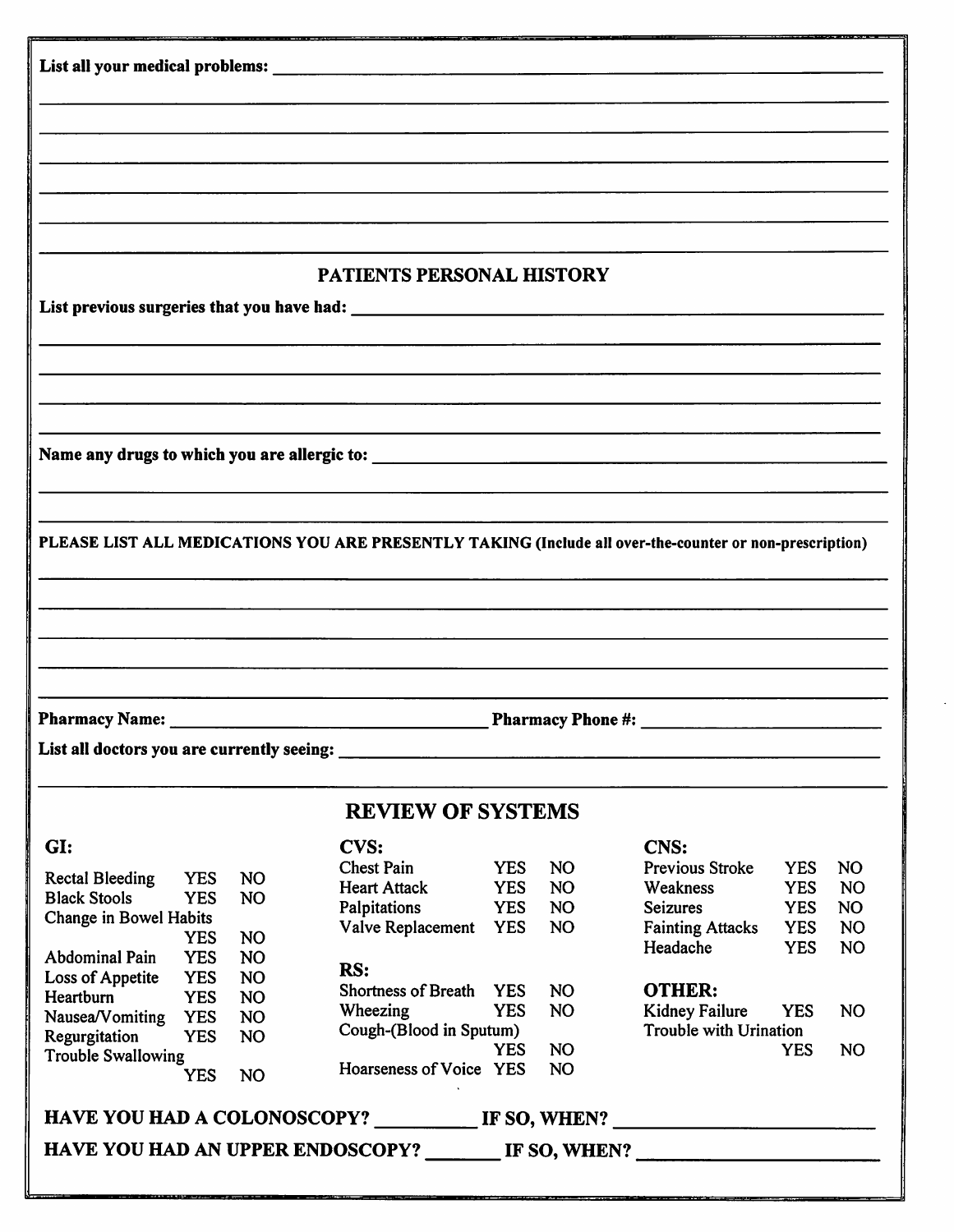## CENTER FOR DIGESTIVE CARE, INC Division of West Central Gastroenterology, LLP

#### Consent to the Use and Disclosure of Health Information for Treatment, Payment, or Healthcare Operations

I understand that as part of my health care, Center For Digestive Care, INC. a Division of West Central Gastroenterology, LLP. Originates and maintains paper and/or electronic records describing my health history, symptoms, examination and test results, diagnoses, treatment and any plans for future care or treatment. I understand that this information serves as:

- A basis for planning my care and treatment,
- means of communication among the many health professionals who contribute to my care,
- A source of information for applying my diagnosis and surgical information to my bill,
- A means by which a third-party-payer can verify that services billed were actually provided, and
- tool for routine health care operations such as assessing quality and reviewing the competence of heath care professionals.

I have been provided with a Notice of Information Practices that provides a more complete description of information uses and disclosures. I understand that I have the following rights and privileges:

- The right to review the notice prior to signing this consent,
- The right to object to the use of my health information for directory purposes, and  $\bullet$
- The right to request restrictions as to how my health information may be used or disclosed to carry out treatment, payment, or health care operations.

#### Restrictions:

request the following restrictions to the use or disclosure of my health information:

| May discuss treatment, payment or healthcare operations with the following persons: |  |  |  |  |  |  |  |  |
|-------------------------------------------------------------------------------------|--|--|--|--|--|--|--|--|
|-------------------------------------------------------------------------------------|--|--|--|--|--|--|--|--|

| (Please check all that apply) |  | Spouse [ ] Your Children [ ] Relatives [ ] Others [ ] Parents [ ] |  |  |  |  |
|-------------------------------|--|-------------------------------------------------------------------|--|--|--|--|
|-------------------------------|--|-------------------------------------------------------------------|--|--|--|--|

Please list the names and relationship, if you checked "Relatives" or "Others" above

#### Messages or Appointment Reminders; (Please check all that apply)

| May we leave a message on your answering machine at home $\lceil \quad \rceil$ or at work $\lceil \quad \rceil$ .<br>Do not leave a message [ ] |  |  |
|-------------------------------------------------------------------------------------------------------------------------------------------------|--|--|
| May we leave a message with someone at your home using the doctor's name or the practice name: Yes [ ] No [                                     |  |  |
| May we leave a message with someone at your <b>work</b> using the doctor's name or the practice name: Yes $[$ ] No $[$ ]                        |  |  |
| Messages will be of a non-sensitive nature, such as, appointment reminders.                                                                     |  |  |

understand that as part of treatment, payment, or health care operations, it may become necessary to disclose health information to another entity, i.e., referrals to other healthcare providers, labs, and/or other individuals or agencies as permitted or required by state or federal law.

### fully understand and accept the information provided by this consent.

Patient's Signature (or authorized representative signing for patient) Date

| *If other than patient is signing, are you the parent, legal guardian, custodian or have Power of Attorney for this patient, for treatment, |  |  |  |  |
|---------------------------------------------------------------------------------------------------------------------------------------------|--|--|--|--|
| payment or healthcare operations. Yes [ ] No [ ]                                                                                            |  |  |  |  |

### FOR OFFICE USE ONLY

Patient refused to sign the consent form.  $\begin{bmatrix} 1 \end{bmatrix}$  Consent received by  $\begin{bmatrix} 0 \end{bmatrix}$  Consent received by  $\begin{bmatrix} 0 \end{bmatrix}$  Consent received by  $\begin{bmatrix} 0 \end{bmatrix}$ 

 $\mathsf{L}$